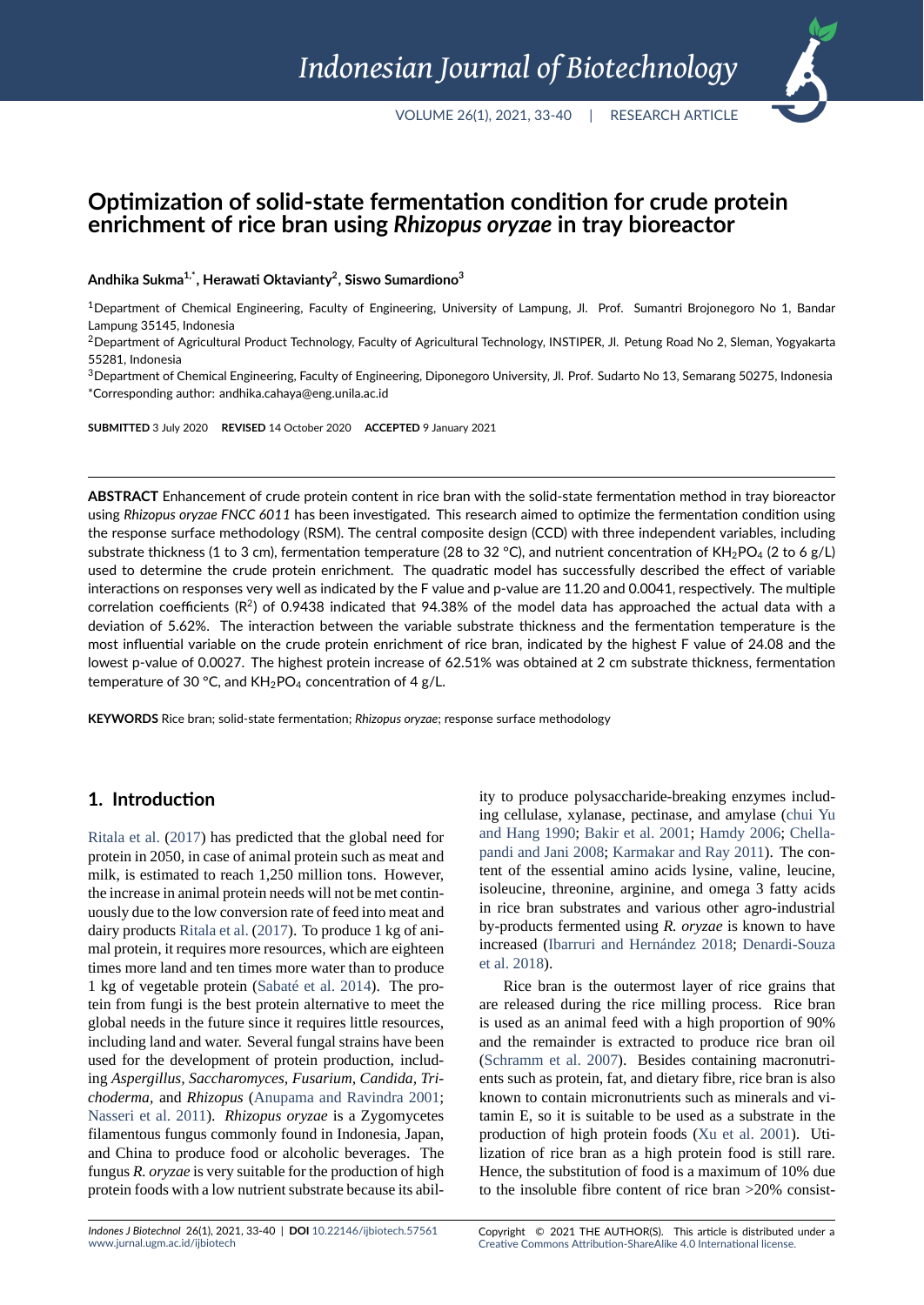ing of cellulose and hemicellulose in almost the same ratio so that it affects the aroma, flavour, and texture of food (Qi et al. 2015). One of the attempts for increasing rice bran protein content while decreasing insoluble fibre content is by solid-state fermentation. This technique has been proven to produce higher yields lower energy, less [wastewater, and](#page-6-7) environmentally friendly compared to submerged fermentation (Pandey 2003; Martins et al. 2011). Fermented rice bran by *R. oryzae* with solid-state fermentation method has been shown to have increased protein content, aroma, flavour, and texture so that it can be widely used as food (da [Silveira and B](#page-6-8)adiale-Furlong [2009](#page-6-9); Oliveira et al. 2010; Sukma et al. 2018).

The response surface methodology (RSM) is used to model a certain number of variables aimed at optimizing the response. To descri[be biochemical processes using](#page-5-5) [mathe](#page-5-5)[matical models, RS](#page-6-10)[M provides accurat](#page-6-11)e results in a short time with a few experiments (Baş and Boyaci 2007; Firatligil-Durmus and Evranuz 2010). RSM has been used in the fermentation process, among others, to produce Lasparaginase, laccase, and protease enzymes with high productivity through several influe[ntial variables so that](#page-5-6) [the production process becomes mor](#page-5-7)e efficient (da Cunha et al. 2018; Sondhi and Saini 2019; Suberu et al. 2019). There are limited studies on the optimization of crude protein enhancement in rice bran using the *R. oryzae* fungus with the RSM method, so it is not known the exa[ct parame](#page-5-8)[ters for sca](#page-5-8)le-up production. Previou[s research only stud](#page-6-13)y on the kinetics of rice bran fermentation where there was an increase in crude protein content of rice bran by 58.5% after 120 h of fermentation using *R. oryzae* (Sukma et al. 2018). To produce high crude protein on a large scale and reduce production costs, studies are needed to optimize the operating conditions for fermentation. This information is needed as a basis for consideration for develo[ping rice bran](#page-6-11) [on a c](#page-6-11)ommercial scale to be widely applied as a functional food ingredient. Therefore, this study aims to optimize the enrichment crude protein of rice bran using *R. oryzae* with the solid-state fermentation method. The variables to be investigated are substrate thickness, fermentation temperature, and nutrient concentration of  $KH_{2}PO_{4}$ . These parameters affect the mass and heat transfer rates in the fermentation medium, the biomass growth rate, and the amount of product on a larger production scale (Mitchell et al. 2006).

### **2. Materials and Methods**

#### *[2.1.](#page-6-14) [Rice B](#page-6-14)ran*

The material used was fresh rice bran obtained from the rice milling machine in Teter Village, Simo Subdistrict, Boyolali Regency, Central Java, Indonesia. To eliminate the rice husk and broken rice that follow, rice bran was sieved using a 35 mesh sieve (Retsch AS200, Haan, Germany). The rice bran was put into a 3 L polypropylene box and stored at 4 °C to prevent enzymatic reactions (Sukma et al. 2018).

### *2.2. Inoculum Preparation*

*R. oryzae (FNCC 6011)* was obtained from the Food and Nutrition Culture Collection (FNCC) of Food and Nutrition PAU, Universitas Gadjah Mada, Indonesia. Culture in ampoules was transferred into a petri dish containing potato dextrose agar (PDA, Merck KGaA, Darmstadt, Germany) and incubated for seven days at 30 °C (Oliveira et al. 2010). Fungal culture and formed spores were taken using sterile tweezers and dissolved in 100 mL of Tween 80 (0.2%) solution (Merck KGaA, Darmstadt, Germany) to produce spore suspension. Spore concentra[tion was](#page-6-10) [measured u](#page-6-10)sing the total plate count (TPC) method. The spore suspension was put into a 100 mL sterile glass bottle and stored at 4 °C until used.

#### *2.3. Fermentation*

Fermentation was carried out with the solid-state fermentation method using the tray bioreactor (plastic material, unperforated, unagitated, and unmixed). The tray bioreactor with a size of 21 cm  $\times$  12 cm  $\times$  4 cm, 16 cm  $\times$  8  $cm \times 4$  cm, and 14 cm  $\times$  6 cm  $\times$  5 cm was used in this study. Each 100 g of rice bran was put into the tray bioreactor of different sizes so that the thickness of the rice bran substrates 1, 2, and 3 cm was produced. The tray bioreactor containing rice bran was sterilized in an autoclave (Hirayama HVE-50, Tokyo, Japan) at  $121 \degree C$  for 30 min. Two grams of sample was taken from each tray bioreactor for protein content analysis followed by an additional of 45 mL of nutrient solution ( $KH_2PO_4$  2, 4, and 6 g/L; MgSO<sub>4</sub> 1 g/L; and  $(NH_4)$ <sub>2</sub>SO<sub>4</sub> 8 g/L in 0.4 N HCl) (Merck KGaA, Darmstadt, Germany) into tray bioreactor which contains rice bran substrate. Rhizopus oryzae spore suspension was added to the rice bran substrate with an initial concentration of  $4 \times 10^6$  spores/g of rice bran (Oliveira et al. 2010). The sterile distilled water was added to the rice bran substrate until the moisture content becomes 55% (Yunus et al. 2015). The rice bran substrate was further incubated in an incubator (Heraeus B6060, Hanau, [Germany\) for 120](#page-6-10) h with varying temperatures 28, 30, and 32 °C using forced air circulation. Samples were taken after ferme[ntation was](#page-7-0) [comp](#page-7-0)leted for analysis of protein content.

#### *2.4. Protein Content Determination*

The total protein content can be described as total nitrogen content using the Kjeldahl method (AOAC. 2000, no. 955.04C). The conversion factor used is 6.25 (Oliveira et al. 2010). The increase in protein content is calculated using the following equation.

<span id="page-1-0"></span>
$$
PE = \frac{(FRB - UFRB)}{UFRB} \times 100\% \tag{1}
$$

[Where](#page-6-10), PE : Protein Enrichment (%), UFRB : Protein content of unfermented rice bran (%), FRB : Protein content of fermented rice bran (%).

#### *2.5. Experimental design*

Experimental design of protein enrichment in rice bran by *R. oryzae* using the solid-state fermentation method was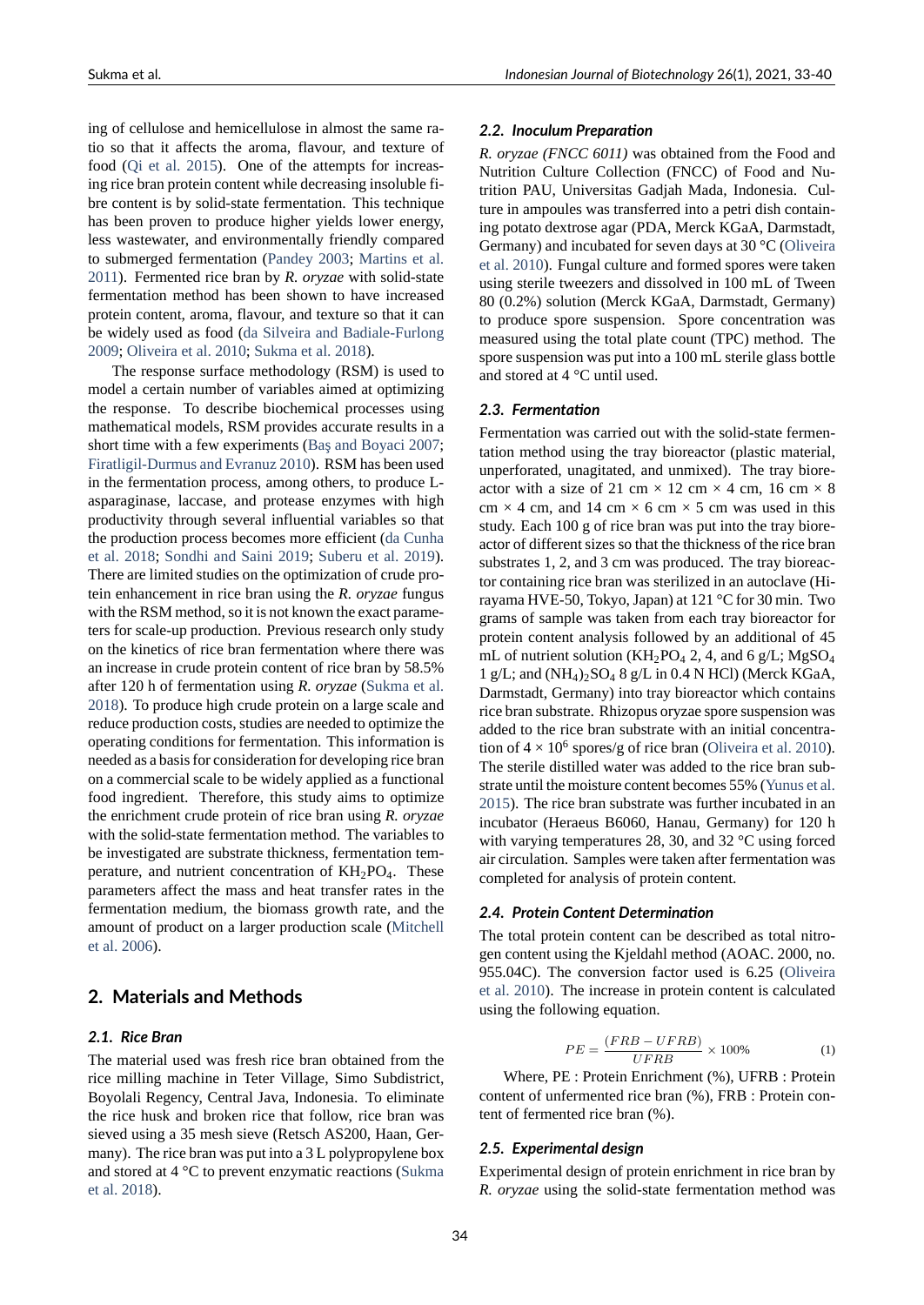obtained based on the determination of influential variables such as substrate thickness, fermentation temperature, and nutrient concentration  $KH<sub>2</sub>PO<sub>4</sub>$ . These parameters were chosen because they are considered the most important in the process of protein enrichment by the solid-state fermentation method. Central composite design (CCD) at three levels  $(-1, 0, \text{ and } +1)$  designated as high, medium, and low was used for this study. This study was conducted using the Design Expert 7.0.0 program. Central composite design (CCD) has been used to test the effect of interaction between the variable in the fermentation process. This method is also very suitable for matching quadratic surfaces, for optimizing parameters that affect the minimum number of experiments, and the ability to predict model data with sufficient accuracy compared to Box-Benkhen, Plackett-Burman, and Taguchi designs (Myers et al. 2002; Rakić et al. 2014; Marrubini et al. 2020).

Three critical steps to carry out optimization based on RSM (response surface methodology) were experimental desig[n with a statistical a](#page-6-15)[pproach, mathem](#page-6-16)[atical modeling,](#page-6-17) [and p](#page-6-17)rediction of responses, which then produced the desired model. Mathematical equation models were tested using an analysis of variance (ANOVA) with a 99% confidence level. The output produced by RSM was contour images and 3D graphics that show the optimal variables and the variables that most influence protein enrichment. According to CCD, the total number of combination experiments is  $2^k + 2k + n_c$ , where k is the total number of independent variables and  $n_c$  is the number of experiments at the center point. The combination of different variables produces 16 trial runs consisting of 8 factorial points (1-8),  $6$  axial points (9-14), and 2 repetitions at the center point  $(15,16)$ . The second-order model was created to test the interaction of independent variables on response. The basis for the formation of the polynomial equation is shown in Equation 1, where Y is the response,  $β_0$  is the intercept, β*i* is a linear coefficient, β*ii* is the quadratic coefficient, β*ij* is the interaction coefficient, and X*<sup>i</sup>* X*<sup>j</sup>* is the independent variable (Singh et al. 2020).

$$
Y = \beta_0 + \sum_{i=1}^{3} \beta_i X_i + \sum_{i=1}^{3} \beta_{ii} X_i^2 + \dots + \sum_{i < j} \beta_{ij} X_i X_j \tag{2}
$$

**TABLE 1** Experimental range and coded levels of process variables for crude protein enrichment.

| Process variables                                | Range and Levels |    |    |
|--------------------------------------------------|------------------|----|----|
|                                                  | -1               |    |    |
| Substrate thickness $(X_1)$                      | 1                | 2  | З  |
| Fermentation temperature $(X_2)$                 | 28               | 30 | 32 |
| Nutrient concentration of $KH_{2}PO_{4}$<br>(X2) | っ                |    |    |



**FIGURE 1** The correlation coefficient between model data and ex‐ perimental data.

### **3. Results and Discussion**

#### *3.1. Central composite design (CCD)*

The response of protein enrichment (%) as a function of substrate thickness, fermentation temperature, and nutrient concentration of  $KH_{2}PO_{4}$  has been evaluated using CCD. The study design and response are shown in Table 2. Mathematical models are obtained using Design Expert 7.0.0. The crude protein content in rice bran before fermentation has been obtained at 12.59% so that the crude protein enrichment as a response is determined based on [E](#page-3-0)quation 1.

Analysis of variance (ANOVA) was carried out using Design Expert 7.0.0 to evaluate the effect of interactions between variables. Table 3 shows the ANOVA for the quadratic [e](#page-1-0)quation model on the response surface (partial sum of squares) and the response for protein enrichment. From Table 3 it can be seen that the F value and prob > F are 11.20 and 0.0041, r[esp](#page-4-0)ectively, indicating that the model is significant. The multiple correlation coefficients  $(R^2)$  of 0.9438 indicated that 94.38% of the model data had approached [th](#page-4-0)e actual data and only a deviation of 5.62% of the variables was used. The model indicates to be accurate if the  $R^2$  value exceeds 70%. Therefore, it can be concluded that the value estimated by the model is close to the value obtained from the experimental results (Haaland 1989). The most dominant factor in this study was the interaction between thickness substrate and fermentation temperature with the highest F value of 24.08 and the lowest p-value of 0.0027. The regression line in F[igure](#page-6-19) 1 [shows th](#page-6-19)e best prediction of the predicted value against the actual value. In fact, there is always a residual value which is a deviation of certain points from the regression line (predictive value) (Anggoro et al. 2019).

Experimental equations of protein enrichment as a function of substrate thickness, fermentation temperature, and nutrients concentration of  $KH_2PO_4$  $KH_2PO_4$  $KH_2PO_4$  $KH_2PO_4$  are presented below: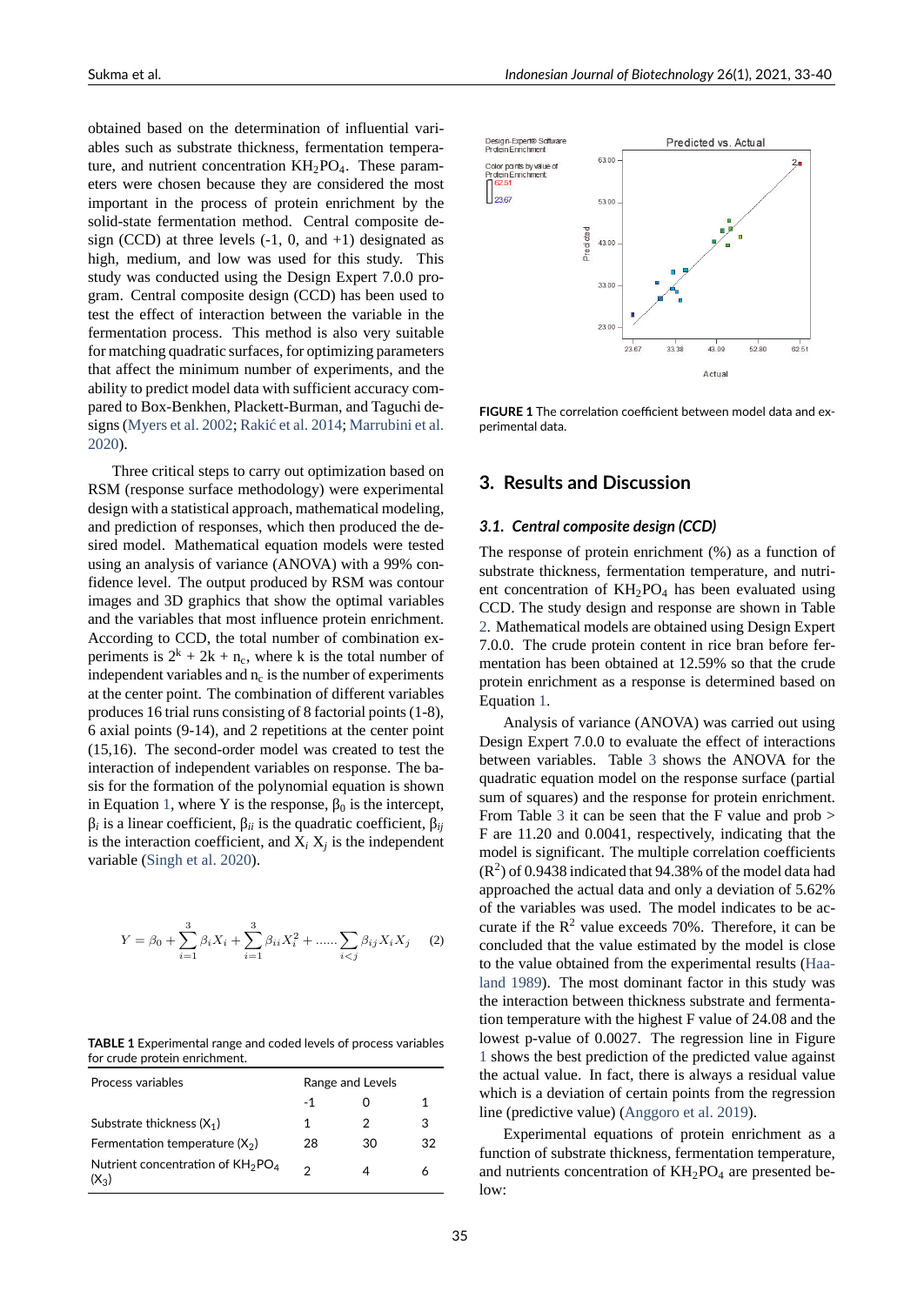*P rotein Enrichment* (%) = *−*2298*.*1399 + 154*.*8928*X*<sup>1</sup>  $+144.2289X_2 + 20.5514X_3$ *−*3*.*6337*X*1*X*<sup>2</sup> *−* 0*.*4562*X*1*X*<sup>3</sup> (3) *<sup>−</sup>*0*.*2931*X*2*X*<sup>3</sup> *<sup>−</sup>* <sup>10</sup>*.*7274*X*<sup>2</sup> 1 *<sup>−</sup>*2*.*2642*X*<sup>2</sup> <sup>2</sup> *<sup>−</sup>* <sup>1</sup>*.*3127*X*<sup>2</sup> 3

### *3.2. Response surface methodology (RSM)*

The relationship between responses and variables is described using response surfaces by following the model that has been made. Figures 2, 3, and 4 show the interactions between variables on the response of protein enrichment using 3-D graphs.

Figure 2 shows the interaction variable between a substrate thickness and ferment[ati](#page-3-1)[on](#page-3-2) tem[pe](#page-4-1)rature on the protein enrichment of rice bran. The interaction variable between the substrate thickness and the fermentation tem-

<span id="page-3-1"></span>Design-Expert® Software Protein Enrichment 23.67  $X1 = A: Thichness  
X2 = B: Temperature$  $63$ Protein Enrichment  $54.5$ Actual Factor<br>C: KH2PO4 = 4.00 46 37.5  $2<sup>c</sup>$ 32.00  $3.00$ 250 31.00 30.00  $\overline{200}$  $1.50$  A: Thickness B: Temperature<sup>29.00</sup>  $28.00 1.00$ 

perature is the most influential factor to increase the protein content of rice bran. Rice bran substrate during the fermentation process has an increase in temperature this is due to the metabolic activity of the fungus *R. oryzae*. The highest protein enrichment of rice bran was obtained at the substrate thickness of 2 cm and the fermentation temperature of 30 °C with the nutrient concentration of KH2PO<sup>4</sup> 4 g/L (Mitchell et al. 2006; Chen 2013). In this condition, the organic compound produced by *R. oryzae* which consists of amino acids and polysaccharide degrading enzymes such as cellulase, xylanase, pectinase and, amylase reach a [maximum lim](#page-6-14)i[t \(chu](#page-6-14)[i Yu and Ha](#page-5-10)ng 1990; Bakir et al. 2001; Chellapandi and Jani 2008; Karmakar and Ray 2011). In addition to extracellular compounds, the metabolic products of *R. oryzae* are water vapour and carbon dioxide gas. These gases [will diffuse from the sub-](#page-5-1)

<span id="page-3-2"></span>

**FIGURE 2** 3D graph of the effect of substrate thickness and fer‐ mentation temperature on protein enrichment.

**FIGURE 3** 3D graph of the effect of substrate thickness and nutri‐ ents concentration of KH2PO4 on protein enrichment.

| TABLE 2 Experimental design and response using CCD. |
|-----------------------------------------------------|
|-----------------------------------------------------|

<span id="page-3-0"></span>

|                 |      | Run Substrate Thickness (cm) Fermentation Temperature (°C) Nutrient KH <sub>2</sub> PO <sub>4</sub> (g/L) Crude Protein Enrichment (%) Crude Protein (%) |      |       |                  |
|-----------------|------|----------------------------------------------------------------------------------------------------------------------------------------------------------|------|-------|------------------|
| 1               | 2.00 | 30.00                                                                                                                                                    | 7.36 | 45.99 | $18.38 \pm 0.06$ |
| 2               | 1.00 | 28.00                                                                                                                                                    | 2.00 | 23.67 | $15.57 \pm 0.12$ |
| 3               | 3.68 | 30.00                                                                                                                                                    | 4.00 | 29.39 | $16.29 \pm 0.08$ |
| 4               | 1.00 | 32.00                                                                                                                                                    | 6.00 | 42.57 | $17.95 \pm 0.06$ |
| 5               | 3.00 | 28.00                                                                                                                                                    | 6.00 | 46.47 | $18.44 \pm 0.07$ |
| 6               | 2.00 | 30.00                                                                                                                                                    | 4.00 | 62.51 | $20.46 \pm 0.09$ |
| 7               | 1.00 | 28.00                                                                                                                                                    | 6.00 | 33.92 | $16.86 \pm 0.15$ |
| 8               | 3.00 | 28.00                                                                                                                                                    | 2.00 | 48.61 | $18.71 \pm 0.12$ |
| 9               | 2.00 | 30.00                                                                                                                                                    | 4.00 | 62.51 | $20.46 \pm 0.09$ |
| 10              | 3.00 | 32.00                                                                                                                                                    | 2.00 | 32.88 | $16.73 \pm 0.09$ |
| 11              | 0.32 | 30.00                                                                                                                                                    | 4.00 | 30.10 | $16.38 \pm 0.10$ |
| 12 <sup>°</sup> | 2.00 | 30.00                                                                                                                                                    | 0.64 | 44.48 | $18.19 \pm 0.11$ |
| 13              | 2.00 | 33.36                                                                                                                                                    | 4.00 | 32.96 | $16.74 \pm 0.08$ |
| 14              | 1.00 | 32.00                                                                                                                                                    | 2.00 | 45.75 | $18.35 \pm 0.05$ |
| 15              | 2.00 | 26.64                                                                                                                                                    | 4.00 | 35.98 | $17.12 \pm 0.12$ |
| 16              | 3.00 | 32.00                                                                                                                                                    | 6.00 | 34.79 | $16.97 \pm 0.15$ |

Values are expressed as means ± standard deviation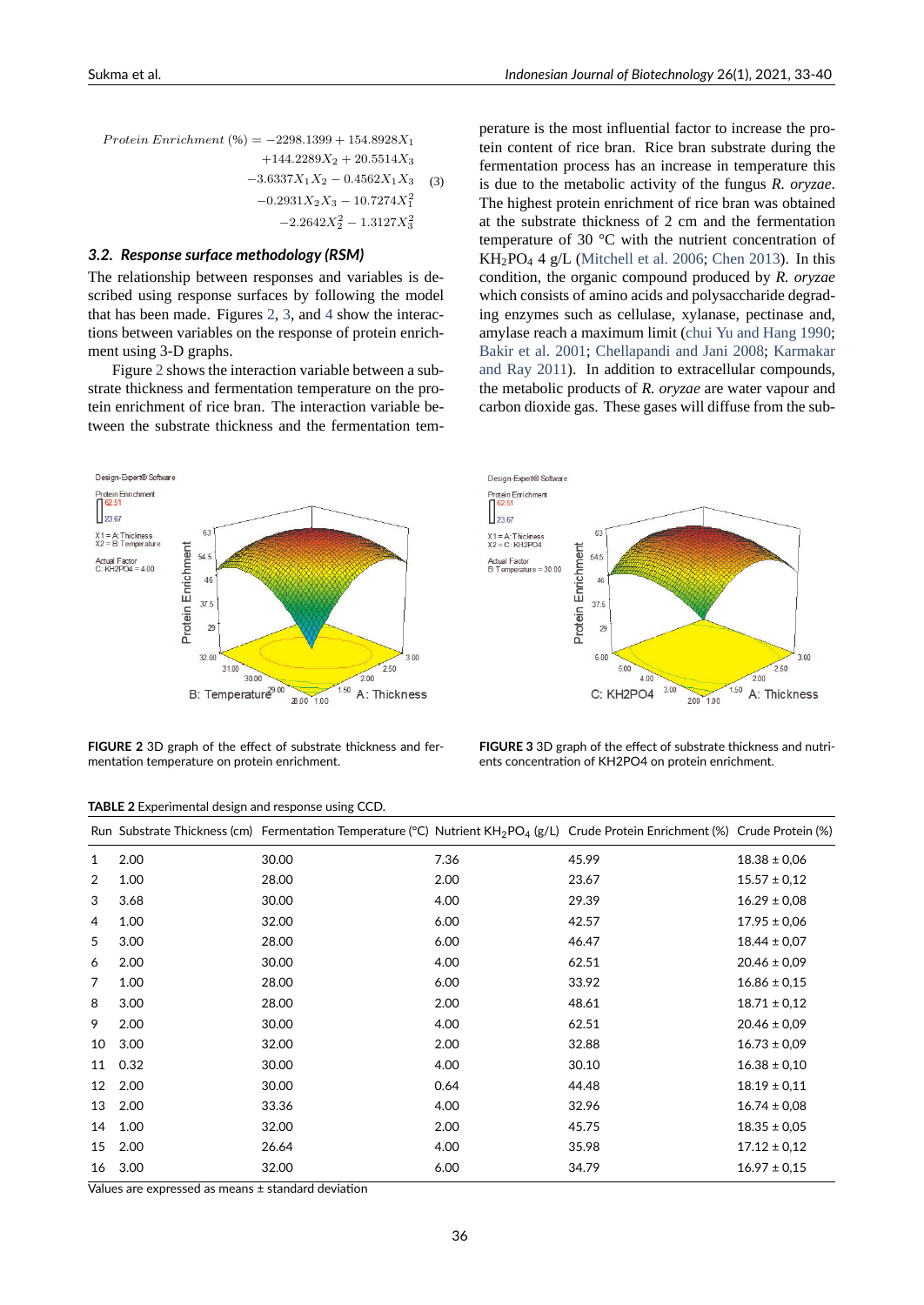strate into the environment consequently the water content of the substrate will decrease. In this study, the incubator was set with varying temperatures of 28, 30, and 32 °C using forced air circulation. The thinner the substrate layer, the faster the rice bran substrate temperature loss, resulting in the rate of transfer of  $O_2$ ,  $CO_2$ , and  $H_2O$ gases will be greater and the water content of the substrate decreases rapidly, this affects the speed of excretion and activity of these enzymes. Likewise, if the substrate is getting thicker, the substrate temperature will increase rapidly, this causes the growth of the fungus *R. oryzae* to be inhibited, as well as the rate of transfer of  $O_2$ ,  $CO_2$ , and  $H<sub>2</sub>O$  gases to be inhibited (Chen 2013; Mitchell et al. 2006; Dutt and Kumar 2014).

*R. oryzae* generally grow in the temperature range of 30-35 °C, with a maximum survival limit to temperatures of 45 °C (Lennartsson et al. 2[014\). Rice](#page-5-10) [bran is known](#page-6-14) [to con](#page-6-14)[tain insoluble fibre>20](#page-5-11)% consisting of cellulose and hemicellulose. To convert these complex compounds into simpler compounds, cellulase and xylanase enzymes are needed. T[he activity of cellulase an](#page-6-20)d xylanase enzymes in the agro-industrial substrate containing lignocellulose by solid-state fermentation method is known to be maximal at 30  $^{\circ}$ C (Ezeilo et al. 2020). Rice bran is an agro-industrial waste, so that the optimum temperature for breaking down cellulose and hemicellulose into simple sugars for the formation of biomass and protein is at 30 °C.

Th[e addition of potas](#page-5-12)sium and phosphate elements in fermentation media is expected to be a cofactor in several enzymes produced by microbes to degrade polysaccharides into monosaccharide and as forming elements of nucleic acids, nucleotides, and phospholipids in *R. oryzae*

**TABLE 3** ANOVA for the response surface quadratic model, Re‐ sponses: protein enrichment (%).

<span id="page-4-0"></span>

| Source            | Sum of<br>Squares | DF           | Mean<br>Square | F Value | Prob > F |
|-------------------|-------------------|--------------|----------------|---------|----------|
| Model             | 1764.64           | 9            | 196.40         | 11.20   | 0.0041   |
| A (Thickness)     | 17.92             | 1            | 17.92          | 1.02    | 0.3511   |
| B (Temperature)   | 0.23              | $\mathbf{1}$ | 0.23           | 0.013   | 0.9132   |
| C ( $KH2PO4$ )    | 6.44              | $\mathbf{1}$ | 6.44           | 0.37    | 0.5667   |
| AB                | 422.53            | $\mathbf{1}$ | 422.53         | 24.08   | 0.0027   |
| AC                | 6.66              | $\mathbf{1}$ | 6.66           | 0.38    | 0.5604   |
| BC                | 11.00             | $\mathbf{1}$ | 11.00          | 0.63    | 0.4586   |
| $A^2$             | 1066.90           | $\mathbf{1}$ | 1066.09        | 60.77   | 0.0002   |
| B <sup>2</sup>    | 759.91            | $\mathbf{1}$ | 759.91         | 43.32   | 0.0006   |
| $C^2$             | 255.43            | $\mathbf{1}$ | 255.43         | 14.56   | 0.0088   |
| Residual          | 105.26            | 6            | 17.54          |         |          |
| Lack of fit       | 105.26            | 5            | 21.05          |         |          |
| <b>Pure Error</b> | 0.000             | $\mathbf{1}$ | 0.000          |         |          |
| Cor Total         | 187.90            | 15           |                |         |          |
| Std.Dev.          |                   | 4.19         |                |         |          |
| $R^2$             |                   | 0.9438       |                |         |          |
| Adjusted $R^2$    | 0.8595            |              |                |         |          |

<span id="page-4-1"></span>

**FIGURE 4** 3D graph of the effect of temperature fermentation and nutrient concentration  $KH_{2}PO_{4}$  on protein enrichment.

cells (Shuler and Kargi 2002). Phosphate is also used as an energy source for microbes, where the more phosphate is obtained, the ATP (adenosine triphosphate) formed during the fermentation process will also increase. ATP is usedi[n the process of cell me](#page-6-21)tabolism, among others, for the growth and development of biomass and the excretion of organic compounds out of cells (Rubio-Arroyo et al. 2011). Increasing nutrient concentration of  $KH_2PO_4$  from 2 g/L to 4 g/L has been shown to increase protein content in the medium, while the addition of nutrients up to 6 g/L, an increase in protein content [decreases. The phe](#page-6-22)[nome](#page-6-22)non is caused by the elements of potassium and phosphate used for the initial phase of the growth of biomass cells. The more  $KH<sub>2</sub>PO<sub>4</sub>$  biomass cell growth at the beginning of fermentation the faster it is so that the results of cell metabolism are preferred for the growth and development of biomass cells, compared to the excretion of organic compounds (Mohammadi et al. 2013; Das and Ghosh 2014; Deepthi and Satheeshkumar 2017).

Based on these results, it can be seen that the  $KH_{2}PO_{4}$ concentration of 4 g/L is the best choice in the process of rice bran fermentation [using the fungus](#page-6-23) *[R. ory](#page-6-23)zae*[. En](#page-5-13)[hancement o](#page-5-13)[f protein content in this study wa](#page-5-14)s 62.51%, indicating that it is 6.85% higher than previous studies using the same substrate. The same phenomenon also occurs in the fermentation of glucose into ethanol using Mucor indicus, where the highest ethanol yield is obtained by using  $KH_2PO_4$  concentration of 3.5 g/L, the higher the  $KH<sub>2</sub>PO<sub>4</sub>$  concentration the greater the energy lost during the fermentation process this makes the metabolic process to be inefficient (Aghbashlo et al. 2017). Most bacteria and fungi can live and carry out metabolic processes well at  $KH<sub>2</sub>PO<sub>4</sub>$  concentrations reaching 5 g/L (Vogel and Todaro 2014).

The results sh[owed that the variables](#page-5-15) selected for the fermentation process affected the crude protein enrichment in rice bran. The interaction betwe[en the variable](#page-6-24) [substrate t](#page-6-24)hickness and fermentation temperature has the strongest effect in this experiment. This is the focus of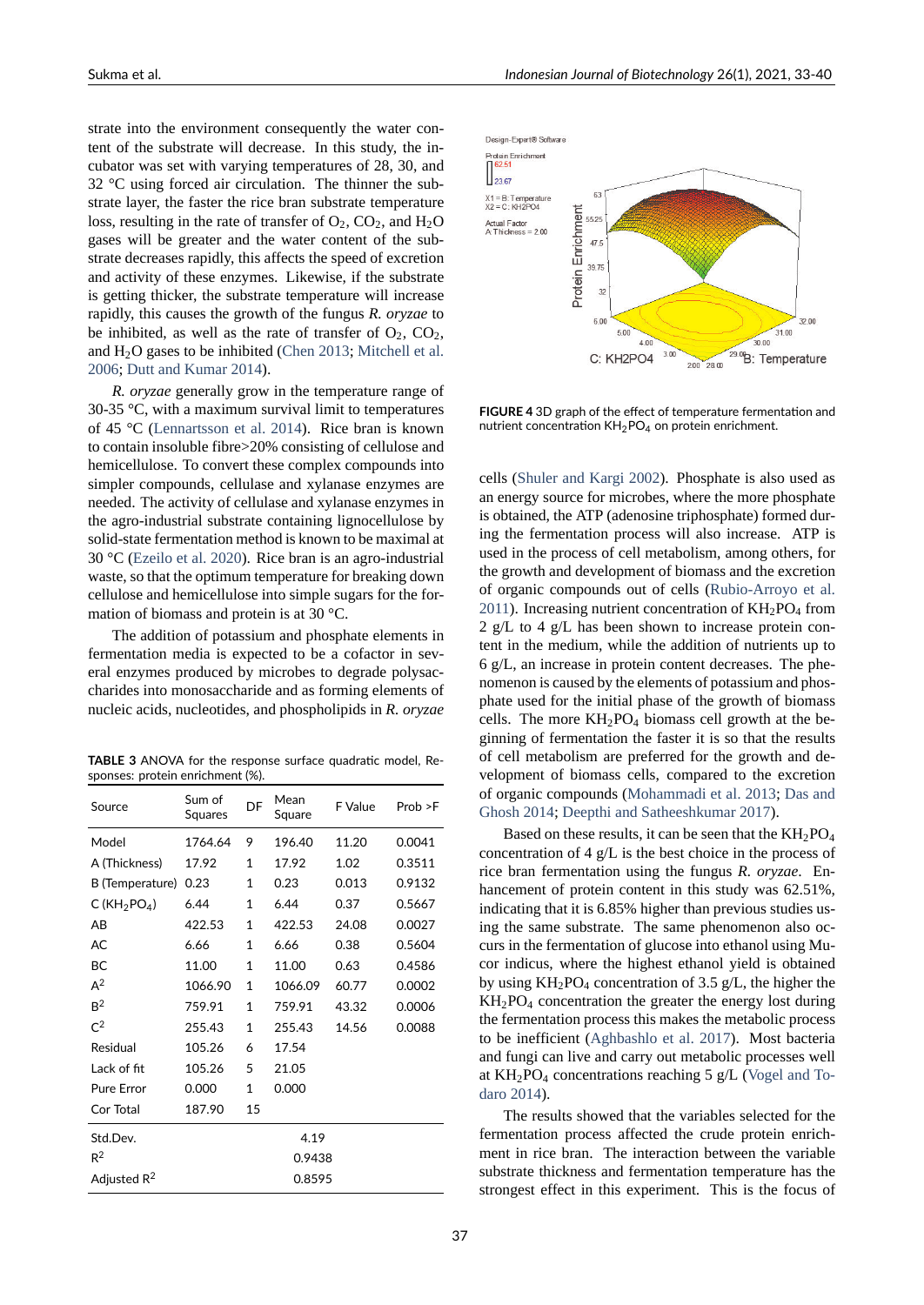attention for further studies when using the solid-state fermentation method to increase the crude protein content in materials, especially for scale-up production on a commercial scale. Based on the optimization results using RSM, the best results were obtained using the variable thickness of the substrate 2 cm, fermentation temperature 30 °C, and the nutrient concentration of  $KH_2PO_4$  of 4 g/L.

## **4. Conclusions**

Response surface methodology with central composite design has succeeded in optimizing the increase in rice bran protein content using Rhizopus oryzae with the solid-state fermentation method. The highest increase in protein content of 62.51% was obtained with the variable substrate thickness of 2 cm, fermentation temperature of 30 °C, and  $KH<sub>2</sub>PO<sub>4</sub>$  nutrient concentration of 4 g/L. The interaction between the variable substrate thickness and fermentation temperature is the most dominant factor in this study. To increase the production of rice bran protein on a large scale, we recommend expanding the tray size or increasing the number of trays while maintaining the thickness of the substrate by 2 cm.

## **Authors' contributions**

AS, SS designed the study. AS carried out the laboratory work. HO analyzed the data. AS, HO, SS wrote the manuscript. All authors read and approved the final version of the manuscript.

## **Competing interests**

The author declare that they have no competing interest.

## **References**

- Aghbashlo M, Tabatabaei M, Karimi K, Mohammadi M. 2017. Effect of phosphate concentration on exergeticbased sustainability parameters of glucose fermentation by Ethanolic *Mucor indicus*. Sustain Prod Consum. 9:28–36. doi:10.1016/j.spc.2016.06.004.
- <span id="page-5-15"></span>Anggoro DD, Oktavianty H, Kurniawan BP, Daud R. 2019. Optimization of glycerol monolaurate (Gml) synthesis from glycerol and lauric acid using dealuminated zeolite Y cat[alyst. Jurnal Teknologi. 81\(4](https://doi.org/10.1016/j.spc.2016.06.004)):133– 141. doi:10.11113/jt.v81.13511.
- <span id="page-5-9"></span>Anupama, Ravindra P. 2001. Studies on production of single cell protein by *Aspergillus niger* in solid state fermentation of rice bran. Braz Arch Biol Te[chnol. 44\(1\):79–88.](https://doi.org/10.11113/jt.v81.13511) doi:10.1590/S1516 89132001000100011.
- <span id="page-5-6"></span><span id="page-5-0"></span>Baş D, Boyaci IH. 2007. Modeling and optimization i: Usability of response surface methodology. J Food Eng. 78(3):836–845. doi:10.1016/j.jfoode[ng.2005.11.024.](https://doi.org/10.1590/S1516-89132001000100011)
- Bakir U, Yavascaoglu S, Guvenc F, Ersayin A. 2001. An endo-β-1,4-xylanase from Rhizopus oryzae: Production, partial purification and biochemical characterization. Enzyme Microb Technol. 29(6-7):328-334. doi:10.1016/S0141-0229(01)00379-9.
- <span id="page-5-2"></span>Chellapandi P, Jani HM. 2008. Production of endoglucanase by the native strains of *Streptomyces* isolates in submerged fermentation. Braz J Microbiol. 39(1):122-127. doi:10.1590/S1517-83822008000100026.
- <span id="page-5-3"></span>Chen H. 2013. Modern solid state fermentation: Theory and practice. Dordrecht: Springer. doi:10.1007/978 94-007-6043-1 1.
- <span id="page-5-10"></span>chui [Yu R, Hang YD.](https://doi.org/10.1590/S1517-83822008000100026) 1990. Amylolytic enzyme production by *Rhizopus oryzae* grown on agricultural commodities. World Jo[urnal of Mi](https://doi.org/10.1007/978-94-007-6043-1_1)[crobiology and](https://doi.org/10.1007/978-94-007-6043-1_1) Biotechnology 6(1):15–18. doi:10.1007/BF01225348.
- <span id="page-5-1"></span>da Cunha MC, Silva LC, Sato HH, de Castro RJS. 2018. Using response surface methodology to improve the Lasparaginase production by *Aspergillus niger* under solid-state fermentation. Biocatal Agric Biotechnol. 16:31–36. doi:10.1016/j.bcab.2018.07.018.
- <span id="page-5-8"></span>da Silveira CM, Badiale-Furlong E. 2009. Sperathe effects of solid-state fermentation in the functional properties of defatted rice bran and wheat bran. Braz Arch Biol Tec[hnol. Biol. Technol. 52\(6\):15](https://doi.org/10.1016/j.bcab.2018.07.018)55–1562. doi:10.1590/S1516-89132009000600027.
- <span id="page-5-5"></span>Das S, Ghosh U. 2014. Effect of nutritional supplementation of solid state fermentation medium on biosynthesis of phytase from *Aspergillus niger* NCIM 612. J Sci [Ind Res. 73\(9\):593–597.](https://doi.org/10.1590/S1516-89132009000600027)
- <span id="page-5-13"></span>Deepthi S, Satheeshkumar K. 2017. Effects of major nutrients, growth regulators and inoculum size on enhanced growth and camptothecin production in adventitious root cultures of *Ophiorrhiza mungos* L. Biochem Eng J. 117:198–209. doi:10.1016/j.bej.2016.10.016.
- <span id="page-5-14"></span>Denardi-Souza T, Massarolo KC, Tralamazza SM, Badiale-Furlong E. 2018. Monitoreo de la biomasa micótica modificada por *Rhizopus oryzae* en rela[ción con el perfil de](https://doi.org/10.1016/j.bej.2016.10.016) aminoácidos y ácidos grasos esenciales de harina de soya (soja), trigo y arroz. CYTA-J Food. 16(1):156-164. doi:10.1080/19476337.2017.1359676.
- <span id="page-5-4"></span>Dutt D, Kumar A. 2014. Optimization of cellulase production under solid-state fermentation by *Aspergillus flavus* (AT-2) and *Aspergillus niger* (AT-3) and its impac[t on stickies and ink particle size](https://doi.org/10.1080/19476337.2017.1359676) of sorted office paper. Cellul Chem Technol. 48(3-4):285-298.
- <span id="page-5-11"></span>Ezeilo UR, Wahab RA, Mahat NA. 2020. Optimization studies on cellulase and xylanase production by *Rhizopus oryzae* UC2 using raw oil palm frond leaves as substrate under solid state fermentation. Renewable Energy 156:1301–1312. doi:10.1016/j.renene.2019.11.149.
- <span id="page-5-12"></span><span id="page-5-7"></span>Firatligil-Durmus E, Evranuz O. 2010. Response surface methodology for protein extraction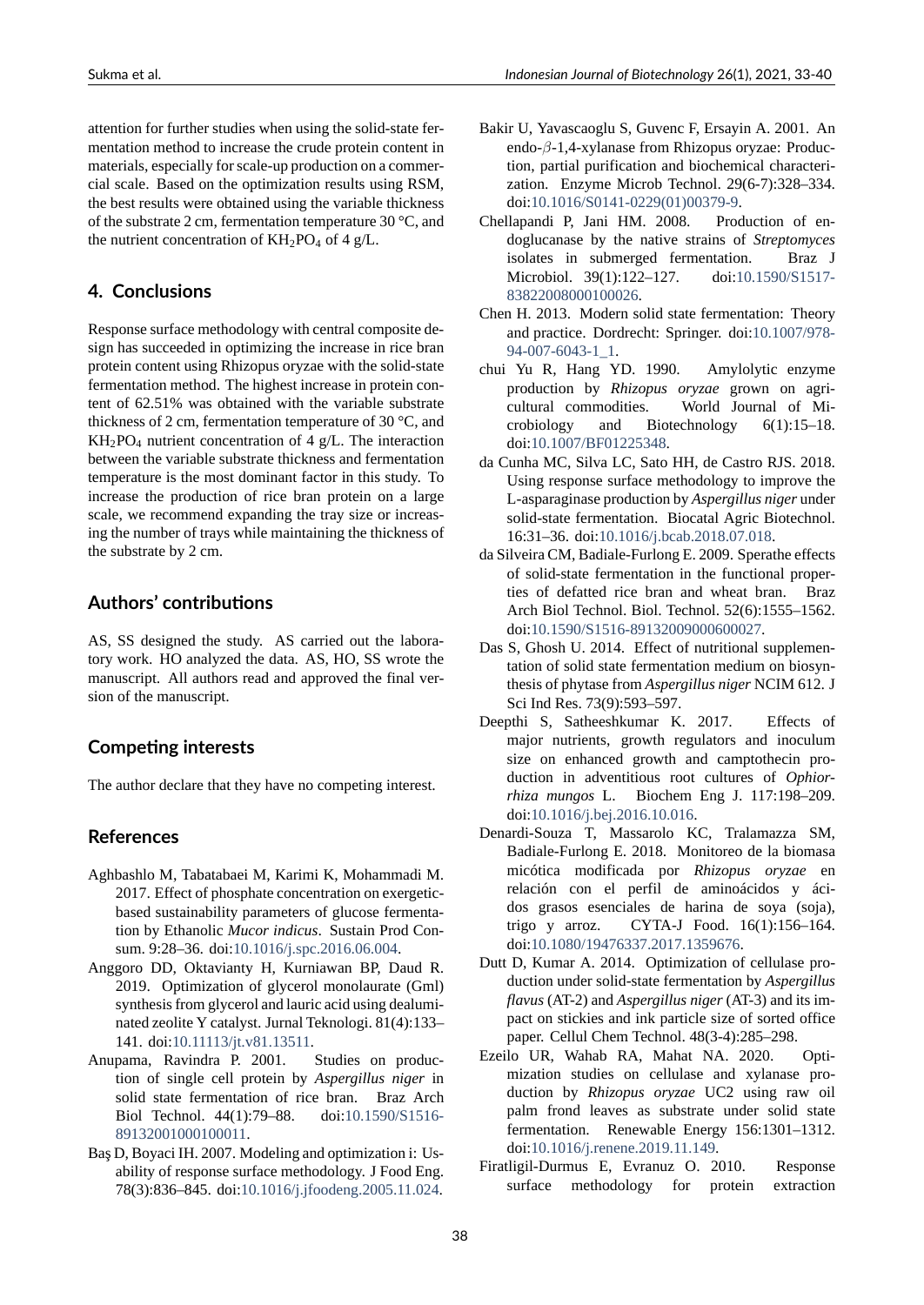optimization of red pepper seed (*Capsicum frutescens*). LWT–Food Sci Technol. 43(2):226–231. doi:10.1016/j.lwt.2009.08.017.

- Haaland PD. 1989. Experimental Design in Biotechnology. CRC Press. doi:10.1201/9781003065968.
- <span id="page-6-19"></span>Hamdy HS. 2006. Purification and characterization of the pec[tin lyase secreted within th](https://doi.org/10.1016/j.lwt.2009.08.017)e macerating fluid of *Rhizopus oryzae* (Went & Prinsen Geerligs) grown on orange peel. Indian J [Biotechnol. 5\(3\):284–291](https://doi.org/10.1201/9781003065968).
- <span id="page-6-3"></span>Ibarruri J, Hernández I. 2018. *Rhizopus oryza*e as Fermentation Agent in Food Derived Subproducts. Waste Biomass Valorization 9(11):2107– 2115. doi:10.1007/s12649-017-0017-8.
- <span id="page-6-5"></span>Karmakar M, Ray R. 2011. Current Trends in Research and Application of Microbial Cellulases. Research Journal of Microbiology 6(1):41–53. doi:10.39[23/jm.2011.41.53.](https://doi.org/10.1007/s12649-017-0017-8)
- <span id="page-6-4"></span>Lennartsson P, Taherzadeh M, Edebo L. 2014. Rhizopus. In: CA Batt, ML Tortorello, editors, Encyclopedia of Food Microbiology (Second Edition). Oxfor[d: Academic Press, secon](https://doi.org/10.3923/jm.2011.41.53)d edition edition. p. 284 – 290. doi:https://doi.org/10.1016/B978-0-12-384730- $0.00391 - 8.$
- <span id="page-6-20"></span>Marrubini G, Dugheri S, Cappelli G, Arcangeli G, Mucci N, Appelblad P, Melzi C, Speltini A. 2020. Experimental designs for solid-phase [microextra](https://doi.org/https://doi.org/10.1016/B978-0-12-384730-0.00391-8)ction method development in bioanalysis: A review. Anal Chim Acta. 1119:77–100. doi:10.1016/j.aca.2020.04.012.
- <span id="page-6-17"></span>Martins S, Mussatto SI, Martínez-Avila G, Montañez-Saenz J, Aguilar CN, Teixeira JA. 2011. Bioactive phenolic compounds: Production and extraction by solid-state fermentation. A review 29(3):365–373. doi:10.1016/j.biotechadv.2011.01.008.
- <span id="page-6-9"></span>Mitchell DA, Krieger N, Berovič M. 2006. Solid-state fermentation bioreactors. Heidelberg: Springer. doi:10.1007/3-540-31286-2.
- <span id="page-6-14"></span>Moham[madi M, Zamani A, Karimi K. 20](https://doi.org/10.1016/j.biotechadv.2011.01.008)13. Effect of phosphate on glucosamine production by ethanolic fungus *Mucor indicus*. Appl Biochem Biotechnol. 171(6):1465-1472. doi:10.1007/s12010-013-0440-7.
- <span id="page-6-23"></span>Myers RH, Montgomery DC, Anderson-Cook C. 2002. Process and product optimization using designed experiments, volume 2. New York: John Wiley & Sons.
- <span id="page-6-15"></span>Nasseri AT, Rasoul-Amini [S, Morowvat MH, Ghasemi](https://doi.org/10.1007/s12010-013-0440-7) Y. 2011. Single cell protein: Production and process. Am J Food Technol. 6(2):103–116. doi:10.3923/ajft.2011.103.116.
- <span id="page-6-2"></span>Oliveira MdS, Feddern V, Kupski L, Cipolatti EP, Badiale-Furlong E, De Souza-Soares LA. 2010. Physico-chemical characterization of fermented rice bran biomass. CYTA-J Food. 8(3):229-236. doi:10.1080/19476330903450274.
- <span id="page-6-10"></span>Pandey A. 2003. Solid-state fermentation. Biochem Eng J. 13(2-3):81-84. doi:10.1016/S1369-703X(02)00121-3.
- <span id="page-6-8"></span><span id="page-6-7"></span>Qi J, Li [Y, Yokoyama W, Majeed H, Ma](https://doi.org/10.1080/19476330903450274)samba KG, Zhong F, Ma J. 2015. Cellulosic fraction of rice bran fi-

bre alters the conformation and inhibits the activity of porcine pancreatic lipase. Journal of Functional Foods 19:39–48. doi:10.1016/j.jff.2015.09.012.

- Rakić T, Kasagić-Vujanović I, Jovanović M, Jančić-Stojanović B, Ivanović D. 2014. Comparison of Full Factorial Design, Central Composite Design, and Box-Behnken Desig[n in Chromatographic M](https://doi.org/10.1016/j.jff.2015.09.012)ethod Development for the Determination of Fluconazole and Its Impurities. Analytical Letters 47(8):1334– 1347. doi:10.1080/00032719.2013.867503.
- <span id="page-6-16"></span>Ritala A, Häkkinen ST, Toivari M, Wiebe MG. 2017. Single cell protein-state-of-the-art, industrial landscape and patents 2001-2016. Front Microbiol. 8(OCT). doi:10.33[89/fmicb.2017.02009.](https://doi.org/10.1080/00032719.2013.867503)
- <span id="page-6-0"></span>Rubio-Arroyo MF, Vivanco-Loyo P, Juárez M, Poisot M, Ramírez-Galicia G. 2011. Bio-ethanol obtained by fermentation process with continuous feeding of yea[st. J Mex Chem Soc. 55\(4\):](https://doi.org/10.3389/fmicb.2017.02009)242–245.
- <span id="page-6-22"></span>Sabaté J, Sranacharoenpong K, Harwatt H, Wien M, Soret S. 2014. The environmental cost of protein food choices. Public Health Nutr. 18(11):2067–2073. doi:10.1017/S1368980014002377.
- <span id="page-6-1"></span>Schramm R, Abadie A, Hua N, Xu Z, Lima M. 2007. Fractionation of the rice bran layer and quantification of vitamin E, oryzanol, protein, and rice bran saccharide. J Biol Eng. 1. doi:10.1186/1754-1611-1-9.
- <span id="page-6-6"></span>Shuler ML, Kargi F. 2002. Bioprocess engineering: Basic concepts. New Jersey: Prentice-Hall International Inc. doi:10.1016/0168-3659(92)90106-2.
- <span id="page-6-21"></span>Singh RS, Chauhan [K, Kaur K, Pandey](https://doi.org/10.1186/1754-1611-1-9) A. 2020. Statistical optimization of solid-state fermentation for the production of fungal inulinase from a[pple pomace. Bioresour Tech](https://doi.org/10.1016/0168-3659(92)90106-2)nol Rep. 9. doi:10.1016/j.biteb.2019.100364.
- <span id="page-6-18"></span>Sondhi S, Saini K. 2019. Response surface based optimization of laccase production from Bacillus sp. MSK-01 using fruit juice waste as [an effective substrate.](https://doi.org/10.1016/j.biteb.2019.100364) Heliyon. 5(5). doi:10.1016/j.heliyon.2019.e01718.
- <span id="page-6-12"></span>Suberu Y, Akande I, Samuel T, Lawal A, Olaniran A. 2019. Optimization of protease production in indigenous Bacillus species isolated from soil [samples in Lagos, Nigeria us](https://doi.org/10.1016/j.heliyon.2019.e01718)ing response surface methodology. Biocatal Agric Biotechnol. 18. doi:10.1016/j.bcab.2019.01.049.
- <span id="page-6-13"></span>Sukma A, Jos B, Sumardiono S. 2018. Kinetic of biomass growth and protein formation on rice bran fermentation using *Rhizopus oryzae*. In: M[ATEC Web of Conferen](https://doi.org/10.1016/j.bcab.2019.01.049)ces, volume 156. doi:10.1051/matecconf/201815601023.
- <span id="page-6-11"></span>Vogel HC, Todaro CM. 2014. Fermentation and Biochemical Engineering Handbook: Principles, Process Design, and Equipment: Third Edition. Oxford: Elsevier Inc. doi:10.1016/C2011-0-05779-4.
- <span id="page-6-24"></span>Xu Z, Hua N, Samuel Godber J. 2001. Antioxidant activity of tocopherols, tocotrienols, and *γ*-oryzanol components from rice bran against cholesterol oxidation accelerated by 2,2'-azobis(2-methylpropionamidine)